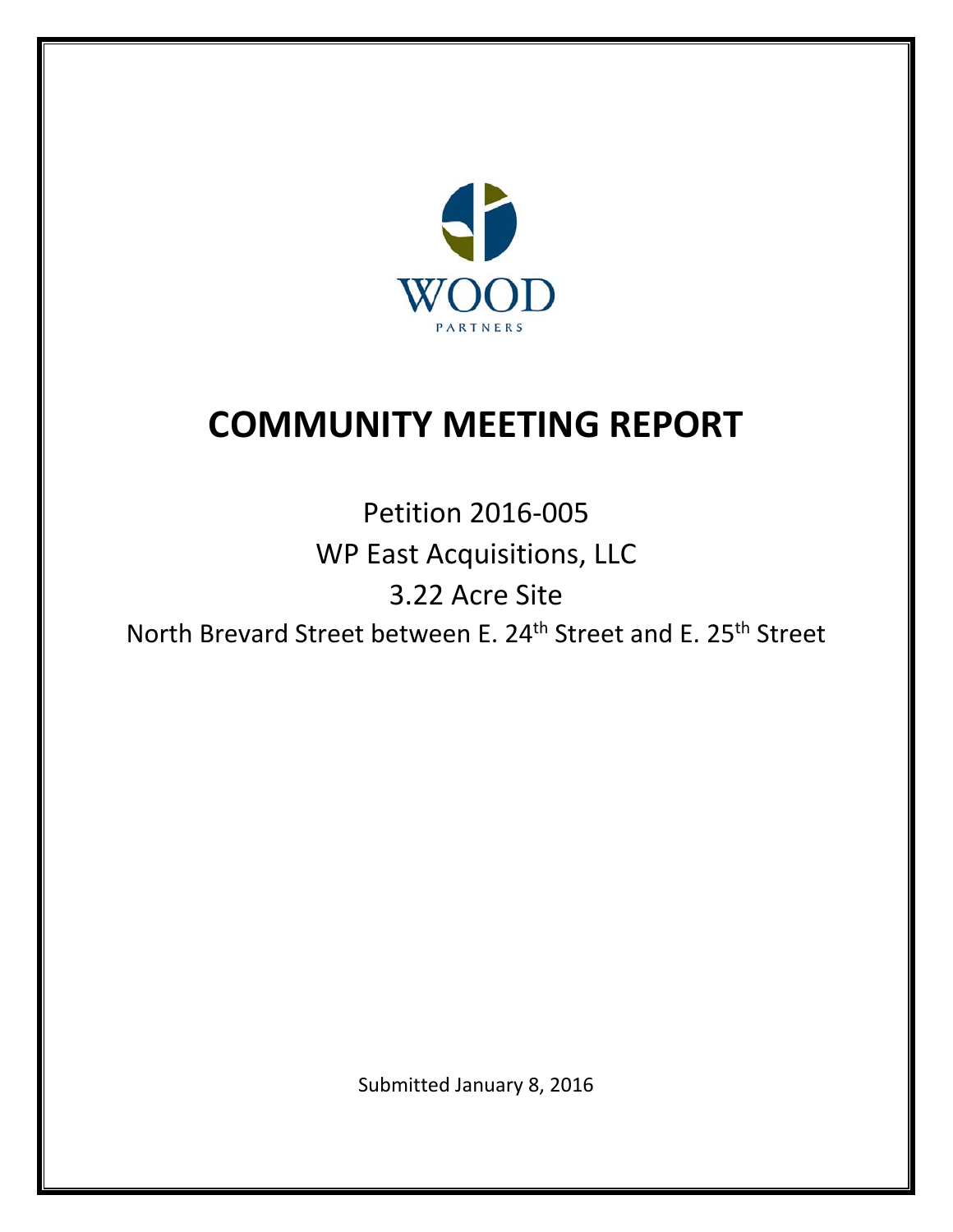#### COMMUNITY MEETING REPORT **Petitioner: WP East Acquisitions, LLC** Rezoning Petition No. 2016-005

This Community Meeting Report is being filed with the Office of the City Clerk and the Charlotte-Mecklenburg Planning Commission pursuant to the provisions of the City of Charlotte Zoning Ordinance.

# **PERSONS AND ORGANIZATIONS CONTACTED WITH DATE AND EXPLANATION OF HOW CONTACTED:**

A representative of the Petitioner mailed a written notice of the date, time and location of the Community Meeting to the individuals and organizations set out on Exhibit A attached hereto by depositing such notice in the U.S. mail on December 23, 2016. A copy of the written notice is attached hereto as Exhibit B.

# **DATE, TIME AND LOCATION OF MEETING:**

The Community Meeting was held on January 6<sup>th</sup> at 6:00 pm at Boudreauxs Restaurant located at 501 East 36<sup>th</sup> Street, Charlotte, NC 28205.

## **PERSONS IN ATTENDANCE AT MEETING** (see **attached copy of sign-in sheet):**

The Community Meeting was attended by those individuals identified on the sign-in sheet attached hereto as Exhibit C. The Petitioner was represented at the Community Meeting by Ray Smith, Ellen Allred, Jim Guyton, Matt Majors, Lindsay Goetsch and Judy McLeod.

#### **SUMMARY OF PRESENTATION/DISCUSSION:**

The Petitioner's representative, Ray Smith, welcomed the attendees and introduced the Petitioner's team. Mr. Smith indicated that the Petitioner proposed to rezone an approximately 3.22 acre site on the east side of North Brevard Street between E. 24th & E 25th Streets from the I2 to TOD-M (CD). Ray Smith explained the rezoning process in general and stated that the purpose of the meeting was to discuss the rezoning request and the conditional site plan and to respond to questions and concerns from nearby residents and property owners.

Ray Smith provided background information about the Petitioner's experience and the typical operation of its facilities. He then presented the site plan and pointed out various commitments made by the Petitioner. The proposed architectural elevations were shown and the design of the proposed facility was discussed. He used the elevations and renderings to explain the facility's design concepts, and operations.

Respectfully submitted, this 8th day of January, 2016

#### cc: LaQuett White, Charlotte-Mecklenburg Planning Department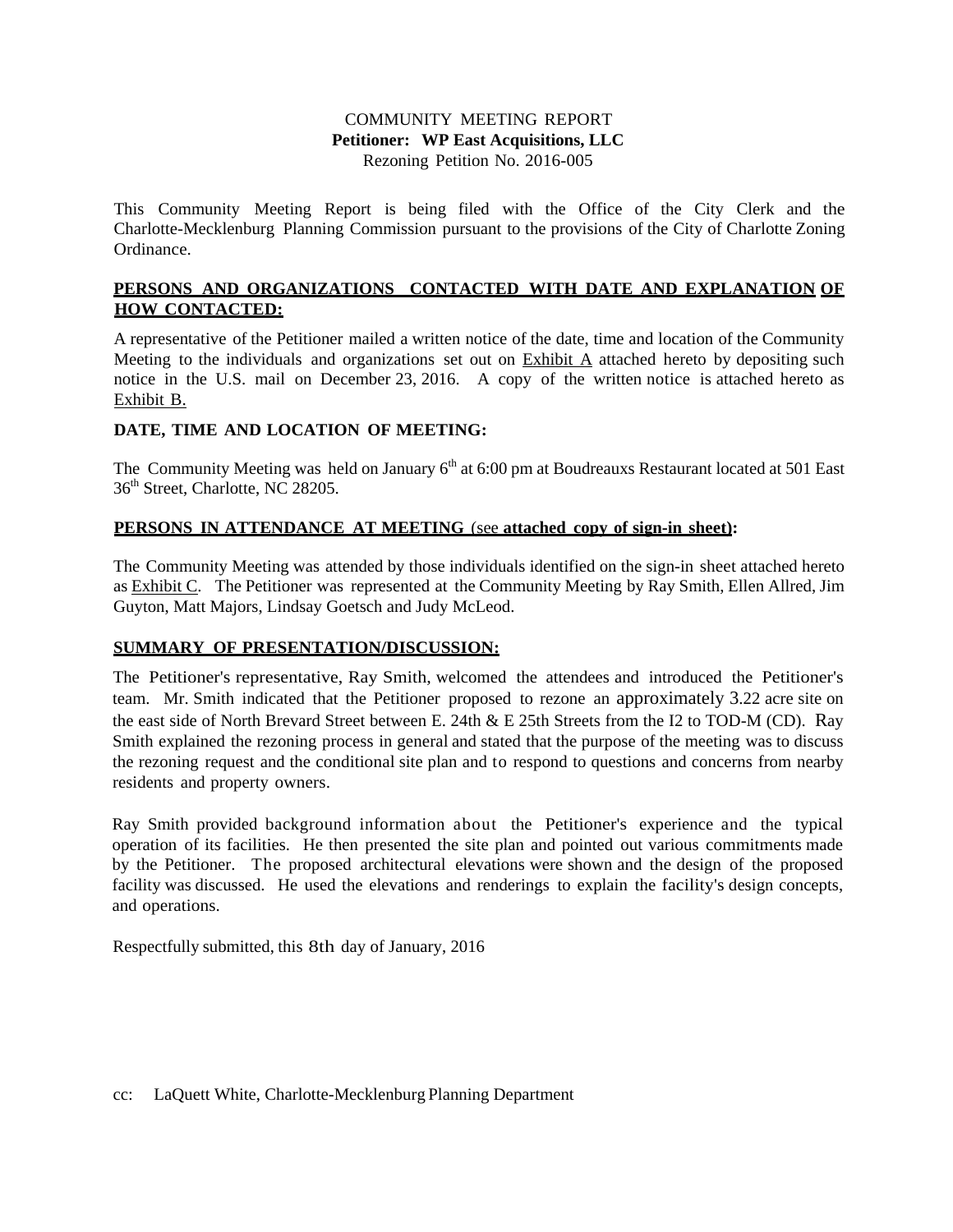NODA Neighborhood Meeting Boudreauxs January 6, 2016, 6:00pm

#### **Time frame for approval?**

*Close on the property 6 months after zoning approval. Late fall, early winter (4th quarter). In house construction ensures what we are presenting is what we can deliver.*

#### **Retailspace is a nice feature for the neighborhood. Can exterior doors provide accessto space to ensure this space is actually used for retail in the future?**

*Yes, doors are shown on the rendering and will be shown on the site plan for zoning approval.*

#### **What is the unit count and how does it compare to Mercury Noda?**

*Current plan shows 260 units. We will confirm what count Mercury Noda stands at.*

#### **Activating the street is a nice urban planning feature. Please consider not to have too much greenspace adjacent to streets, and eliminate planting strips to provide wider sidewalks.**

*Site plan has been configured to provide recessed parking, along with wider sidewalks. Property location naturally provides connectivity.*

#### **What is the timeframe for the greenway?**

The City is in full design and funding will be in place in the fall, which means the greenway should be *complete in 2017.*

### **We like the idea of using pavers instead of cement. Suggestion to make the corner element wide to create an urban plaza.**

We have also been attempting to work with that idea as well. We believe we are headed in the right *direction with our current site plan design, which provides ample hardscape into and around amenity space.*

#### **Will the property offer rooftop amenities?**

We are looking to implement a rooftop deck on the property. The breakup of leasing and flex retail space *has added amenity space.*

The ideal location for retail is on 25<sup>th</sup> and 26<sup>th</sup> because it will help local businesses connect to primary **business corridors. Flex space on Brevard is less ideal. A location on 25th would be preferable. Also,** consider the corner of 25<sup>th</sup> will have a lot of visibility due to greenway location (The City is attempting **to push driving traffic away from Brevard).** 

We believe that 25<sup>th</sup> and Brevard are both important retail districts. Driving traffic will most likely come *from Brevard, and pedestrian traffic will most likely be coming from 25th.* 

#### **What is the future plan for 24th? Does the City own the parcel below?**

No plans have been made public. The City does not own the parcel below. The added road should benefit *the community.*

#### **Have you looked into adding a b‐cycle station?**

*We like the idea, and we are currently in talks with the City to discuss.*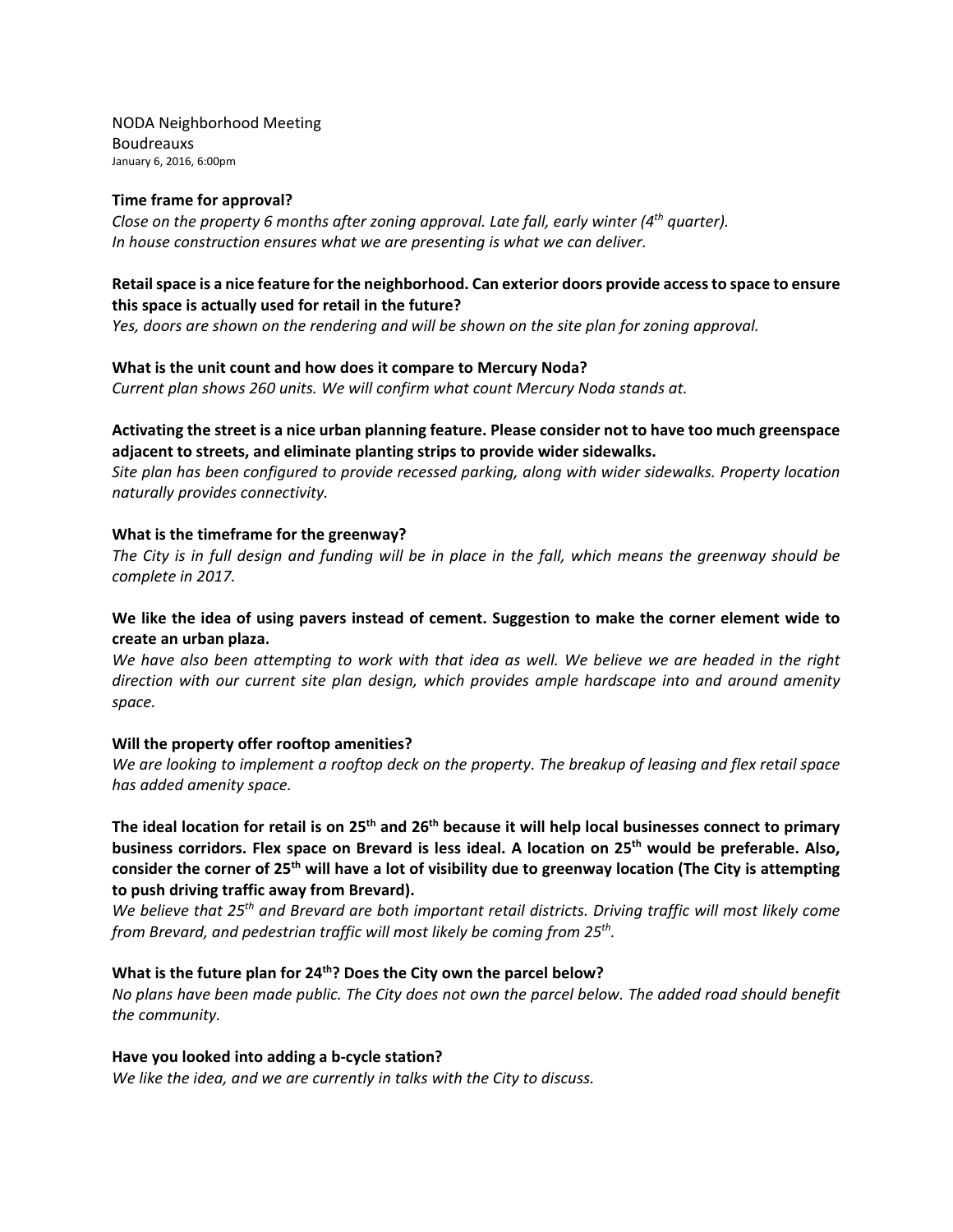# **How much of 24th and 25th Street is developments design vs the City's design?**

We are responsible for  $24^{th}$ , and the City is responsible for  $25^{th}$ . We are currently coordinating with the City *at this time.* 

# We like the branding revision from NODA to the lofts at 25<sup>th</sup> and Brevard. It is more accurate and brands **the neighborhood.**

*Thank you, we agree and are looking to make the property name fit well with the area.*

#### **How many levels is the parking deck?**

Currently we are parked at 1.5 spaces per unit, which puts us at 5.5 levels with screened rooftop parking.

## **We will be looking to ensure our comments are addressed moving forward. Will our comments be addressed? Can we see the comments prior to the public hearing?**

We are taking notes to ensure all comments are addressed. We would be happy to re-submit plans prior *to the public hearing (Monday). Resubmission on 21st.* 

#### **When will be revised site plan be submitted to the City?**

*Resubmission will be on January 21st.*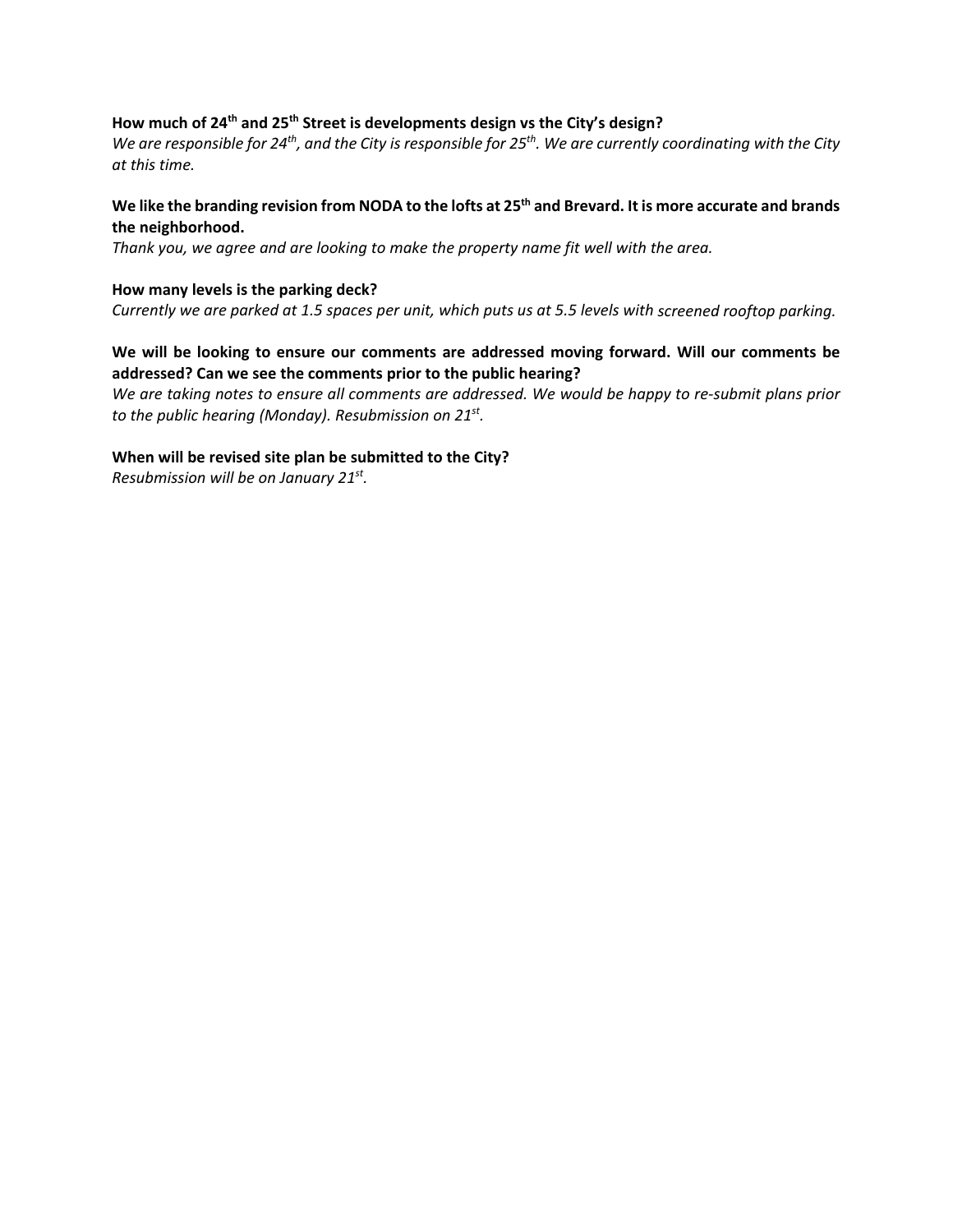# **EXHIBIT A**

Listings of Individuals and Organizations To Whom Notifications were Mailed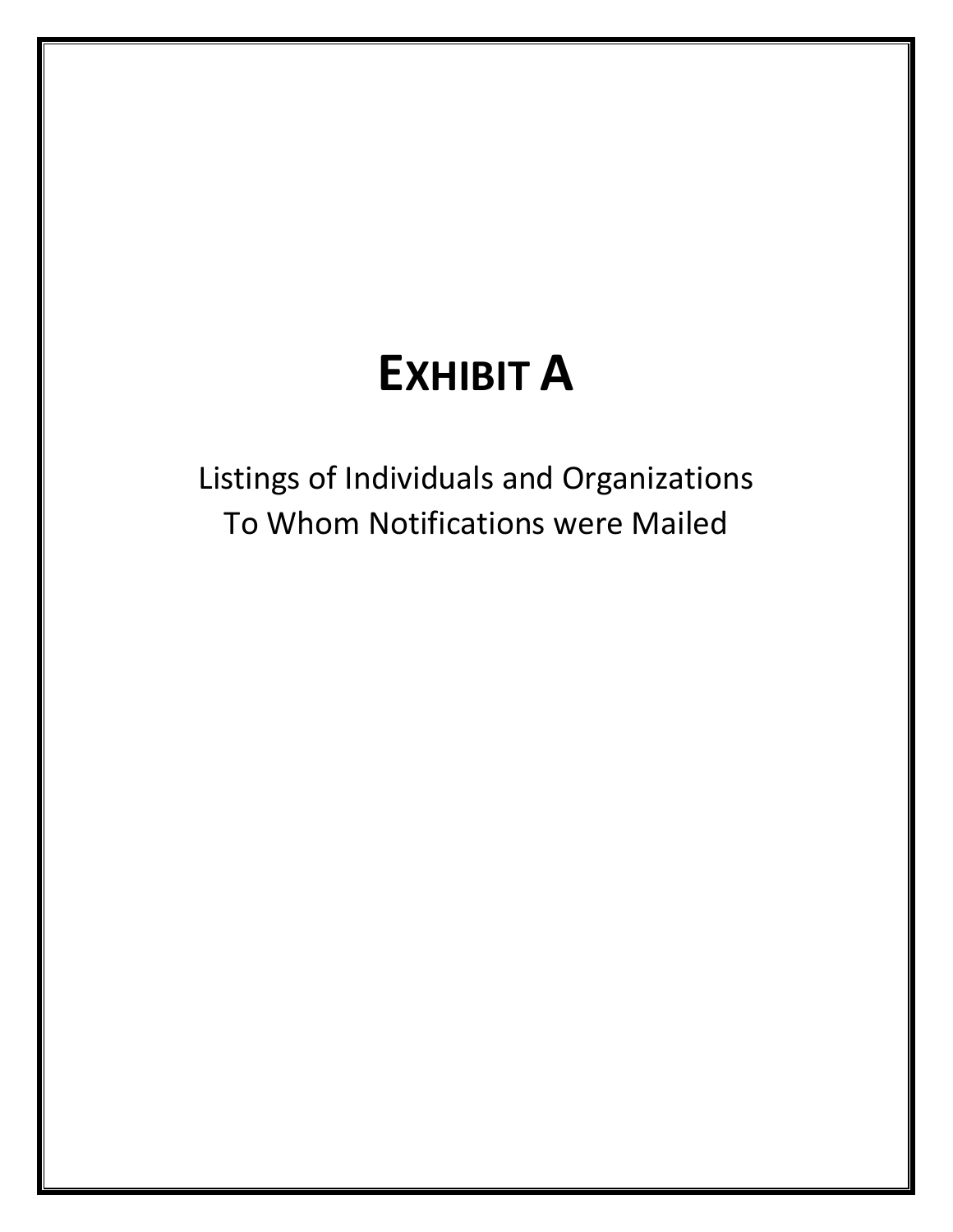| Pet No   | <b>TaxPID</b>     | ownerlastn                       | ownerfirst               | cownerfirs      | cownerlast         | mailaddr1                  | city             | state     | zipcode | <b>Contact Person</b>    |
|----------|-------------------|----------------------------------|--------------------------|-----------------|--------------------|----------------------------|------------------|-----------|---------|--------------------------|
| 2016-005 | 8304604           | <b>BGH HOLDINGS LLC</b>          |                          |                 |                    | 2023 N DAVIDSON ST         | <b>CHARLOTTE</b> | NC        | 28205   | To whom this may concern |
| 2016-005 |                   | 08304607 BGH HOLDINGS LLC        |                          |                 |                    | 2023 N DAVIDSON ST         | CHARLOTTE        | <b>NC</b> | 28205   |                          |
| 2016-005 |                   | 08305306 CALDWELL                | <b>WILLIAM</b>           |                 |                    | 413 E 25TH ST              | CHARLOTTE        | <b>NC</b> | 28206   |                          |
| 2016-005 | 08304704 CLONIGER |                                  | <b>GERALD T</b>          |                 |                    | 54 HERITAGE DR             | LAKE WYLIE       | SC        | 29710   |                          |
| 2016-005 |                   | 08304608 CRB PIGGYBACK LLC       |                          |                 |                    | 8105 WONDERLAND CT         | <b>CHARLOTTE</b> | <b>NC</b> | 28215   | <b>Rick Beaver</b>       |
| 2016-005 |                   | 08304609 CRB PIGGYBACK LLC       |                          |                 |                    | 8105 WONDERLAND CT         | CHARLOTTE        | <b>NC</b> | 28215   | <b>Rick Beaver</b>       |
| 2016-005 |                   | 08304610 CRB PIGGYBACK LLC       |                          |                 |                    | 8105 WONDERLAND CT         | <b>CHARLOTTE</b> | <b>NC</b> | 28215   | <b>Rick Beaver</b>       |
| 2016-005 |                   | 08304611 CRB PIGGYBACK LLC       |                          |                 |                    | 8105 WONDERLAND CT         | CHARLOTTE        | <b>NC</b> | 28215   | <b>Rick Beaver</b>       |
| 2016-005 |                   | 08304612 CRB PIGGYBACK LLC       |                          |                 |                    | 8105 WONDERLAND CT         | CHARLOTTE        | <b>NC</b> | 28215   | <b>Rick Beaver</b>       |
| 2016-005 |                   | 08304614 CRB PIGGYBACK LLC       |                          |                 |                    | 8105 WONDERLAND CT         | <b>CHARLOTTE</b> | <b>NC</b> | 28215   | <b>Rick Beaver</b>       |
| 2016-005 |                   | 08305302 CTJ PROPERTIES LLC      |                          |                 |                    | PO BOX 5264                | CHARLOTTE        | <b>NC</b> | 28299   | To whom this may concern |
| 2016-005 |                   | 08305303 CTJ PROPERTIES LLC      |                          |                 |                    | PO BOX 5264                | <b>CHARLOTTE</b> | <b>NC</b> | 28299   |                          |
| 2016-005 |                   | 08305304 CTJ PROPERTIES LLC      |                          |                 |                    | PO BOX 5264                | CHARLOTTE        | <b>NC</b> | 28299   |                          |
| 2016-005 |                   | 08305313 CTJ PROPERTIES LLC      |                          |                 |                    | PO BOX 5264                | CHARLOTTE        | <b>NC</b> | 28299   |                          |
| 2016-005 |                   | 08305314 CTJ PROPERTIES LLC      |                          |                 |                    | PO BOX 5264                | <b>CHARLOTTE</b> | <b>NC</b> | 28299   |                          |
| 2016-005 |                   | 08305309 FLORIDA CARBONIC MANUFA | <b>CTURING COMPANY</b>   |                 | C/O AIRGAS INC     | 2530 SEVER RD STE 300      | LAWRENCEVILLE    | GA        | 30043   |                          |
| 2016-005 |                   | 08305305 HOCHARTZ                | PAUL HENRY               |                 |                    | 411 E 25TH ST              | <b>CHARLOTTE</b> | NC        | 28206   |                          |
| 2016-005 | 08304705 HOOD     |                                  | <b>DORA ANN</b>          |                 |                    | <b>443 BRIGHTWATERS DR</b> | COCOA BEACH      | FL        | 32931   |                          |
| 2016-005 | 08304706 HOOD     |                                  | DORA ANN                 |                 |                    | 443 BRIGHTWATERS DR        | COCOA BEACH      | FL        | 32931   |                          |
| 2016-005 | 08304707 HOOD     |                                  | <b>DORA ANN</b>          |                 |                    | 443 BRIGHTWATERS DR        | COCOA BEACH      | <b>FL</b> | 32931   |                          |
| 2016-005 | 08304708 HOOD     |                                  | <b>DORA ANN</b>          |                 |                    | <b>443 BRIGHTWATERS DR</b> | COCOA BEACH      | <b>FL</b> | 32931   |                          |
| 2016-005 | 08304709 HOOD     |                                  | <b>DORA ANN</b>          |                 |                    | 443 BRIGHTWATERS DR        | COCOA BEACH      | FL        | 32931   |                          |
| 2016-005 | 08304703 KENDALL  |                                  | <b>HARVEY</b>            |                 | C/O THE KENDALL CO | 2332 PINCKNEY AVE          | CHARLOTTE        | <b>NC</b> | 28205   |                          |
| 2016-005 |                   | 08305308 SOUTHERN WIPERS INC     |                          |                 | C/O W G MACKINNON  | 10924 OAKSIDE CT           | CHARLOTTE        | NC        | 28210   |                          |
| 2016-005 | 08304702 STARNES  |                                  | <b>HF &amp; HOWARD F</b> |                 | <b>STARNES JR</b>  | 3900 MCMILLAN ST           | <b>CHARLOTTE</b> | <b>NC</b> | 28205   |                          |
| 2016-005 | 08304711 STARNES  |                                  | <b>HF &amp; HOWARD F</b> |                 | <b>STARNES JR</b>  | 3900 MCMILLAN ST           | <b>CHARLOTTE</b> | <b>NC</b> | 28205   |                          |
| 2016-005 | 08305312 STARNES  |                                  | <b>HOWARD F</b>          | <b>BENNIE S</b> | <b>STARNES</b>     | 3900 MCMILLAN ST           | <b>CHARLOTTE</b> | NC        | 28205   |                          |
| 2016-005 | 08304701 STARNES  |                                  | HOWARD F JR              |                 |                    | 3900 MCMILLAN ST           | <b>CHARLOTTE</b> | <b>NC</b> | 28205   |                          |
| 2016-005 | 08305307 STARNES  |                                  | HOWARD F JR              |                 |                    | 417 E 25TH ST              | <b>CHARLOTTE</b> | NC        | 28206   |                          |
| 2016-005 | 08304710 STARNES  |                                  | HOWARD FRANKLIN          |                 | JR                 | 3900 MCMILLAN ST           | <b>CHARLOTTE</b> | <b>NC</b> | 28205   |                          |
| 2016-005 | 08304712 STARNES  |                                  | <b>HOWARD FRANKLIN</b>   |                 | JR                 | 417 E 25TH ST              | CHARLOTTE        | <b>NC</b> | 28206   |                          |
| 2016-005 |                   | 08304602 SUMTER PACKAGING CORP   |                          |                 |                    | 2341 CORPORATE WY          | <b>SUMTER</b>    | SC        | 29154   | Ben Desollar             |
| 2016-005 |                   | 08304613 SUMTER PACKAGING CORP   |                          |                 |                    | 2341 CORPORATE WY          | <b>SUMTER</b>    | <b>SC</b> | 29154   |                          |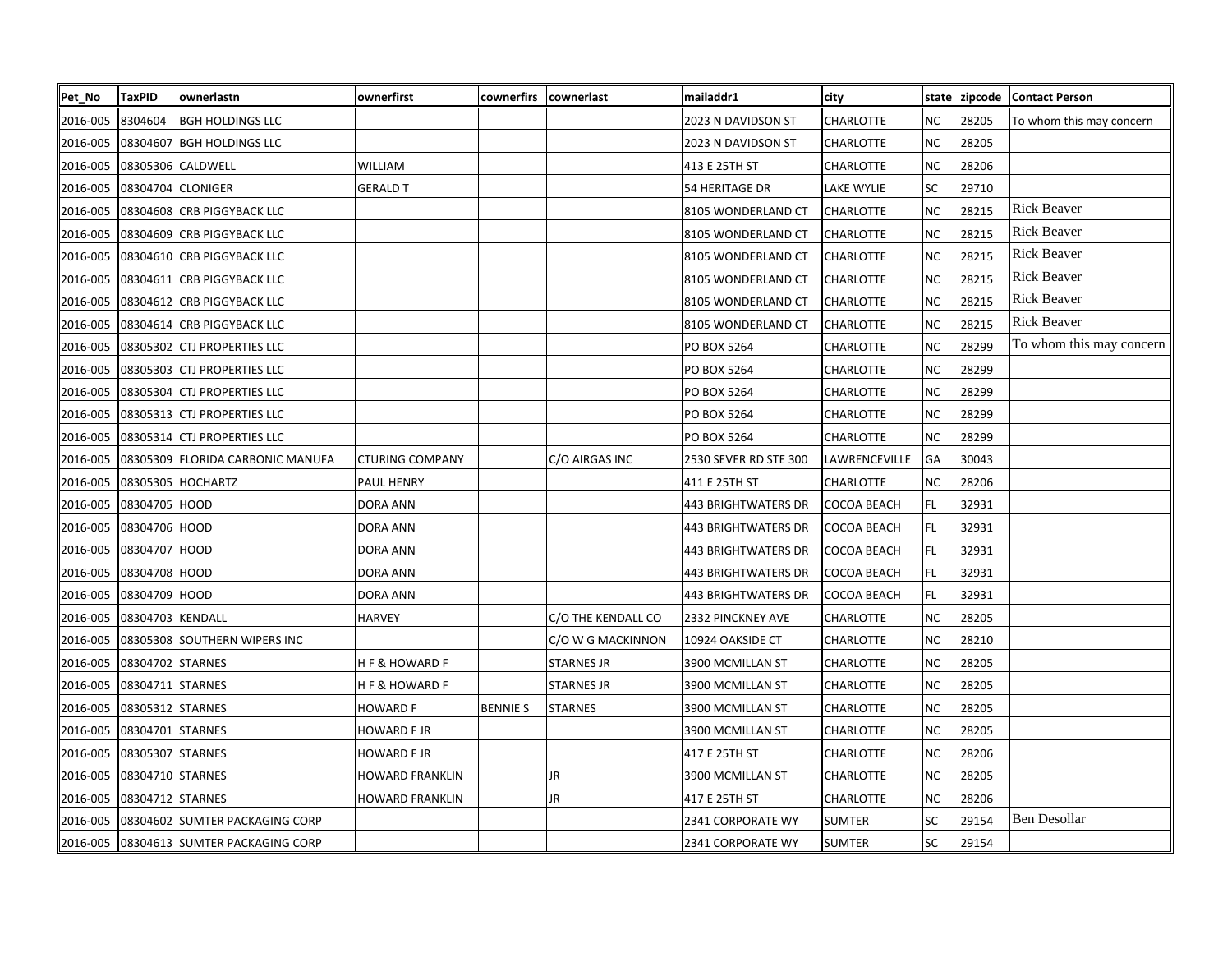| Pet. No.      | FirstName   | LastName      | OrgLabel                                  | Mail Address                    | MailCity  | MailState | MailZip |
|---------------|-------------|---------------|-------------------------------------------|---------------------------------|-----------|-----------|---------|
| 2016-005      | Patricia    | Adams         | <b>Belmont Community</b>                  | 805 East 17th Street            | Charlotte | <b>NC</b> | 28205   |
| 2016-005      | Christopher | Dennis        | Lockwood NA                               | 445 Keswick Avenue              | Charlotte | <b>NC</b> | 28206   |
| 2016-005      | Valerie     | Stepp         | <b>Optimist Park</b>                      | 512 East 18th Street            | Charlotte | <b>NC</b> | 28206   |
| 2016-005      | Linda       | Ramsey        | Belmont Tenant Org.                       | 1600 Parson Street              | Charlotte | <b>NC</b> | 28205   |
| 2016-005      | Lucille     | Puckett       | <b>Dillehay Courts</b>                    | 2621 North Pine Street, Suite D | Charlotte | <b>NC</b> | 28206   |
| 2016-005      | Tarik       | Abdel-Hameed  | <b>Optimist Park</b>                      | 1226 North Caldwell Street      | Charlotte | <b>NC</b> | 28206   |
| 2016-005      | Chad        | Maupin        | NoDa NA                                   | 1109 East 35th Street           | Charotte  | <b>NC</b> | 28205   |
| 2016-005      | Hatti       | Watkins       | Villa Heights NA                          | 845 Woodside Avenue             | Charlotte | <b>NC</b> | 28205   |
| 2016-005      | Jason       | <b>Mathis</b> | Villa Heights Comm. Org.                  | 1209 Grace Street               | Charlotte | <b>NC</b> | 28205   |
| 2016-005      | Caylene     | Greene        | <b>Belmont CDC NA</b>                     | 1601 Harrill Street             | Charlotte | <b>NC</b> | 28205   |
| 2016-005      | Vicki       | Jones         | <b>Belmont NA</b>                         | 1237 Allen Street               | Charlotte | <b>NC</b> | 28205   |
| 2016-005      | Rosalyn     | Davis         | <b>Graham Heights NA</b>                  | 2210 Bancroft Street            | Charlotte | <b>NC</b> | 28206   |
| 2016-005      | Jon         | Branham       | <b>NoDa Vision</b>                        | 2604 Pinckney Avenue            | Charlotte | <b>NC</b> | 28277   |
| 2016-005      | Angela      | Ambroise      | Villa Heights Community Organization      | Post Office Box 5015            | Charlotte | <b>NC</b> | 28205   |
| 2016-005      | Elise       | Berman        | Villa Heights Land Community Organization | 2112 Yadkin Avenue              | Charlotte | <b>NC</b> | 28205   |
| 2016-005      | Zeke        | Burns         |                                           | 1500 N Graham Street            | Charlotte | <b>NC</b> | 28206   |
| 2016-005 Abby |             | Seymour       | Villa Heights Community Organization      | 701 E 26th Street               | Charlotte | <b>NC</b> | 28205   |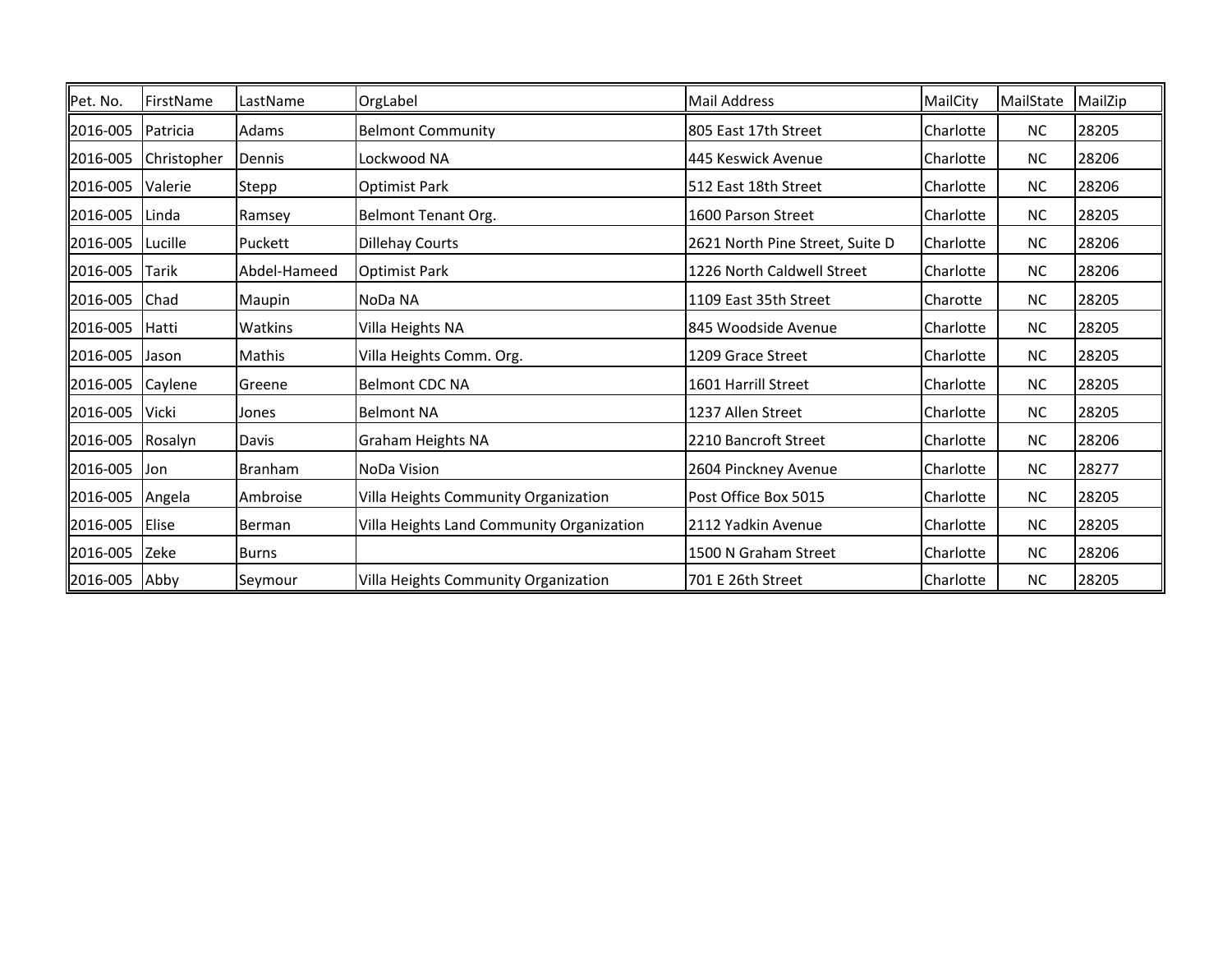# **EXHIBIT B**

Copy of Notification Letter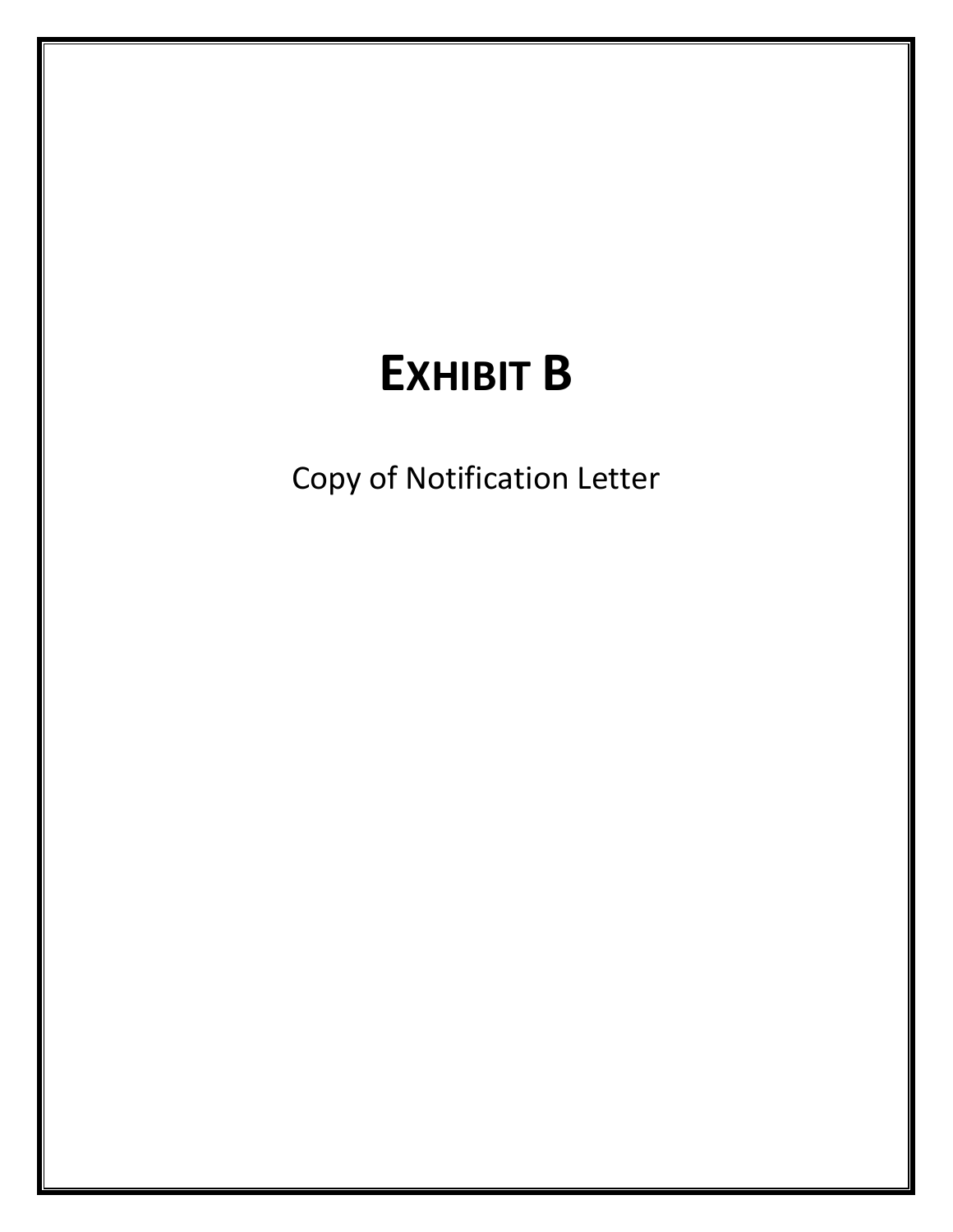

**December 23, 2015** 

# **SENT VIA US Mail**

Southern Wipers C/O W G MACKINNON 10924 Oakside Court Charlotte, NC 28210

# **Re: Rezoning Petition 2016-005 community meeting notification for parcel 08305308**

Dear To whom this may concern:

As a part of the Charlotte, North Carolina conditional rezoning process we are required to have a "community meeting". This meeting will provide information to the public regarding the above captioned rezoning petition. During this meeting we will present our plans for developing parcels 08304711, 08304710, 08304701, 08304702, and 08304712, and answer questions on our plan from the community.

The rezoning application can be found at: http://charmeck.org/city/charlotte/planning/Rezoning/RezoningPetitions/2016Petitions/Pa ges/default.aspx petition 2016-005.

**Community Meeting Location:** Boudreaux's Louisiana Kitchen Restaurant: 501 E 36th St, Charlotte, NC 28205 **Date and Time**: Wednesday January 6<sup>th</sup>, 2016 at 6:00PM

We are excited about discussing our plans with the community and getting your feedback.

Sincerely,

WP East Acquisitions, L.L.C. (Applicant)

Ray Smith Vice President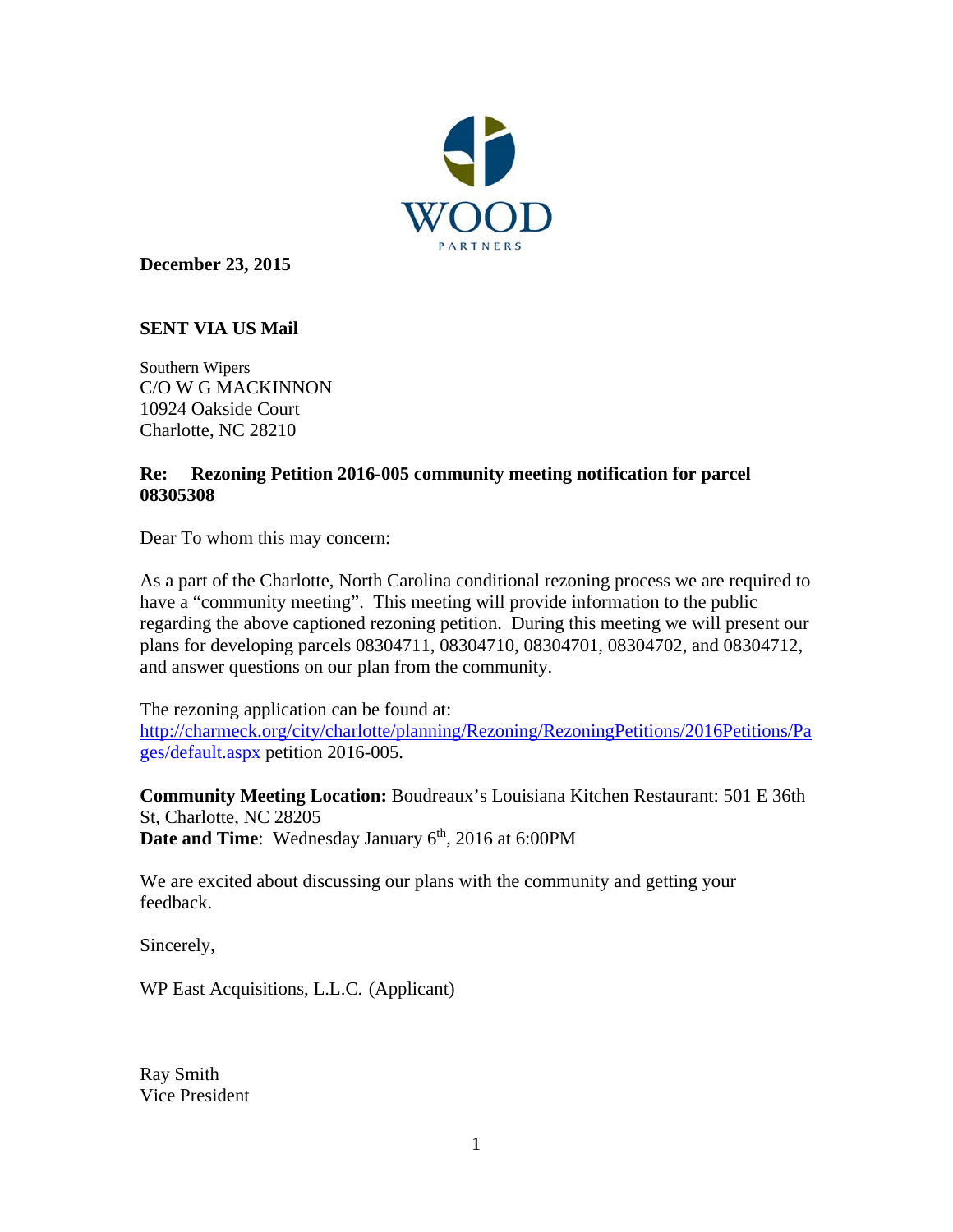# **EXHIBIT C**

Sign-In Sheet from Neighborhood Meeting